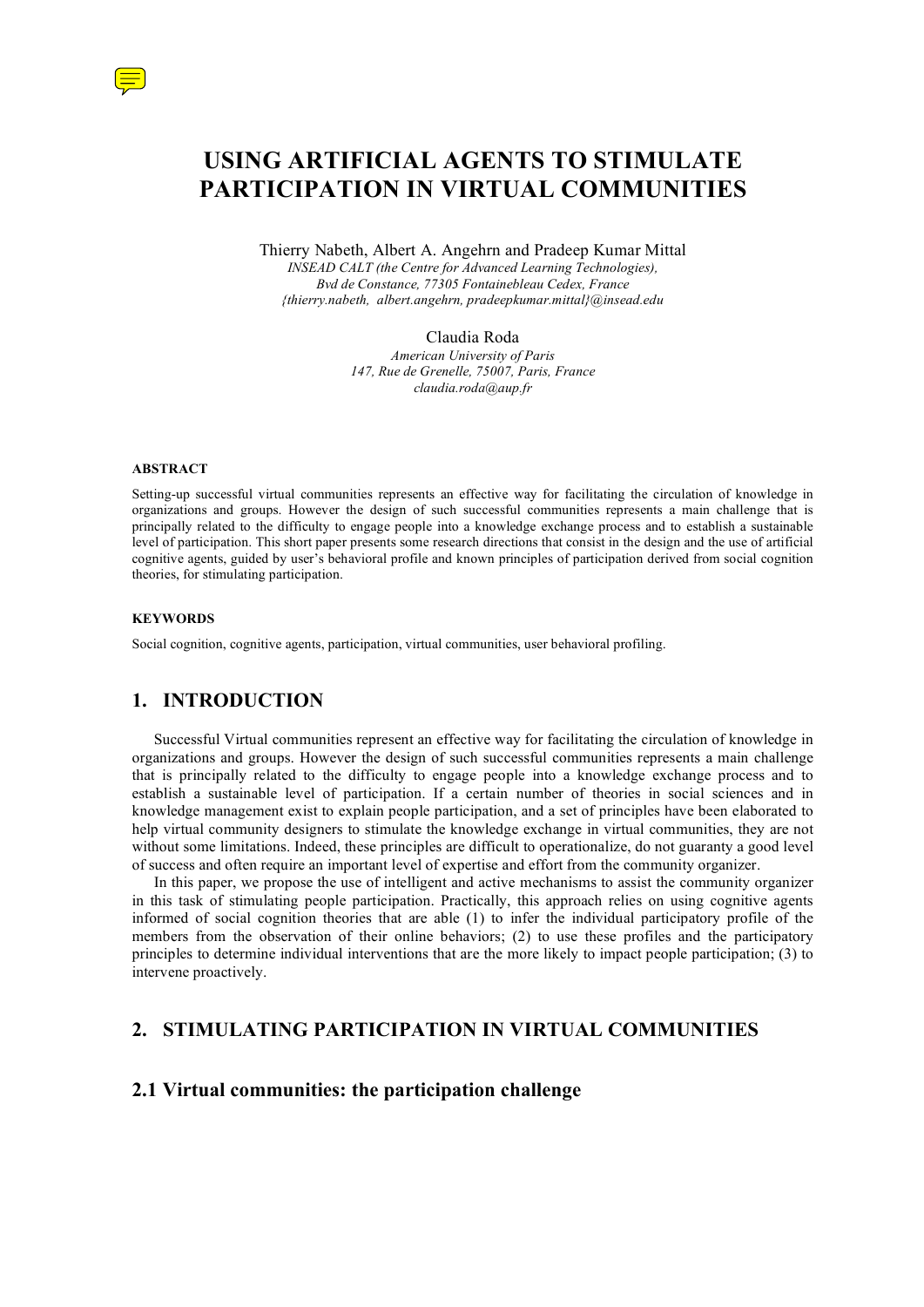Howard Rheingold, the person who popularized the term "virtual communities", has defined the virtual communities concept as "social aggregations that emerge from the Net when enough people carry on those public discussions long enough, with sufficient human feeling, to form webs of personal relationships in cyberspace" (Rheingold, 1993). More generally, virtual communities are "electronically-supported" social structure holding together people sharing a common culture, set of interests, values, goals or norms. A variety of digital infrastructures & spaces are used to support the interactions of virtual communities such as electronic bulletin boards, chatrooms, elaborated virtual community systems, and more recently blogs (interactive journals) and Wikis (collaborative knowledge construction web sites). In the last few years, virtual communities have emerged as one of the most important actionable paradigms for supporting the circulation of tacit knowledge in our digital societies.

One of the main challenges facing designers and operators desiring to build successful virtual communities (see Cothrel and Williams (1999) for the main success factors) is the establishment of a sustainable dynamic of participation amongst its members. Indeed, the essential value of a virtual community resides in the activities of its members and in particular is strongly correlated to their willingness to spend time, to interact with others in conversations, or to provide knowledge assets. The participation of the members of a virtual community in this knowledge exchange process is indeed not spontaneous, but is motivated by a certain number of elements (Hall, 2001) such as: direct rewards, increased reputation, internal satisfaction (altruism and efficacy), or reciprocity.

Understanding the "mechanics" of the functioning of the participation in a knowledge exchange in virtual communities or in groups has been the subject of much research in different fields such as: knowledge management and organization (Cothrel and Williams, 1999); Computer Supported Collaborative Work (Majchrzak et al., 2003); complexity (Reed, 1999); social computing (Erickson et al., 2002); sociology and communication (Ridings and Gefen, 2004), or psycho-sociology (Beenen et al., 2004), to name a few.

## **2.2 Using social cognition for addressing the participation challenge**

From the social theories, we can derive a set of principles that can be used to address this participation challenge. Some of these principles consist in working on the establishment for the members of these communities of: a climate of trust (Tung et al., 2001), a sense of community (Blanchard and Markus, 2002; Koh and Kim, 2003), and a feeling of recognition for the actions of their members (Chan et al., 2004). Other principles can be derived from the application of the economic theories of rational choice. More concretely, the Social exchange theory (Thibaut & Kelly, 1959) suggests to us to intervene on the different factors that make people participate (Hall, 2001) such as: (1) anticipated reciprocity; (2) expected gain in reputation and influence on others; (3) altruism and perception of efficacy; (4) direct reward. Cognition and psychosociology also have some theories on influence that can be applied to "orient" people in their desire to contribute to a knowledge exchange process. For instance one can use means to stimulate participation in order to try and exploit some of the six principles of influence of Robert Cialdini (Cialdini and Sagarin, 2005): (1) reciprocity (feel obligation to "reimburse"); (2) social validation (social conformance); (3) commitment / consistency (tendency to act in a similar way as in the past); (4) friendship / liking; (5) scarcity; (6) authority. Finally, an interpretation of the laws of Metcalfe and of the laws of Reed (Reed, 1999) on the importance of critical mass effect suggests putting a maximum of effort in reaching a critical mass, and making more visible the perceived value of the virtual community for the user.

On the technical side, one the most interesting approaches found to stimulate people's participation in digital community platforms consists in implementing mechanisms that contribute to make the activities of their members visible. This approach has attracted attention in the research community via the concept of *social transluscence* (Erickson et al., 2002).

# **3. USING BEHAVIOURAL PROFILING AND INTELLIGENT AGENTS TO STIMULATE PEOPLE PARTICIPATION**

### **3.1 Using intelligent agents to stimulate people participation**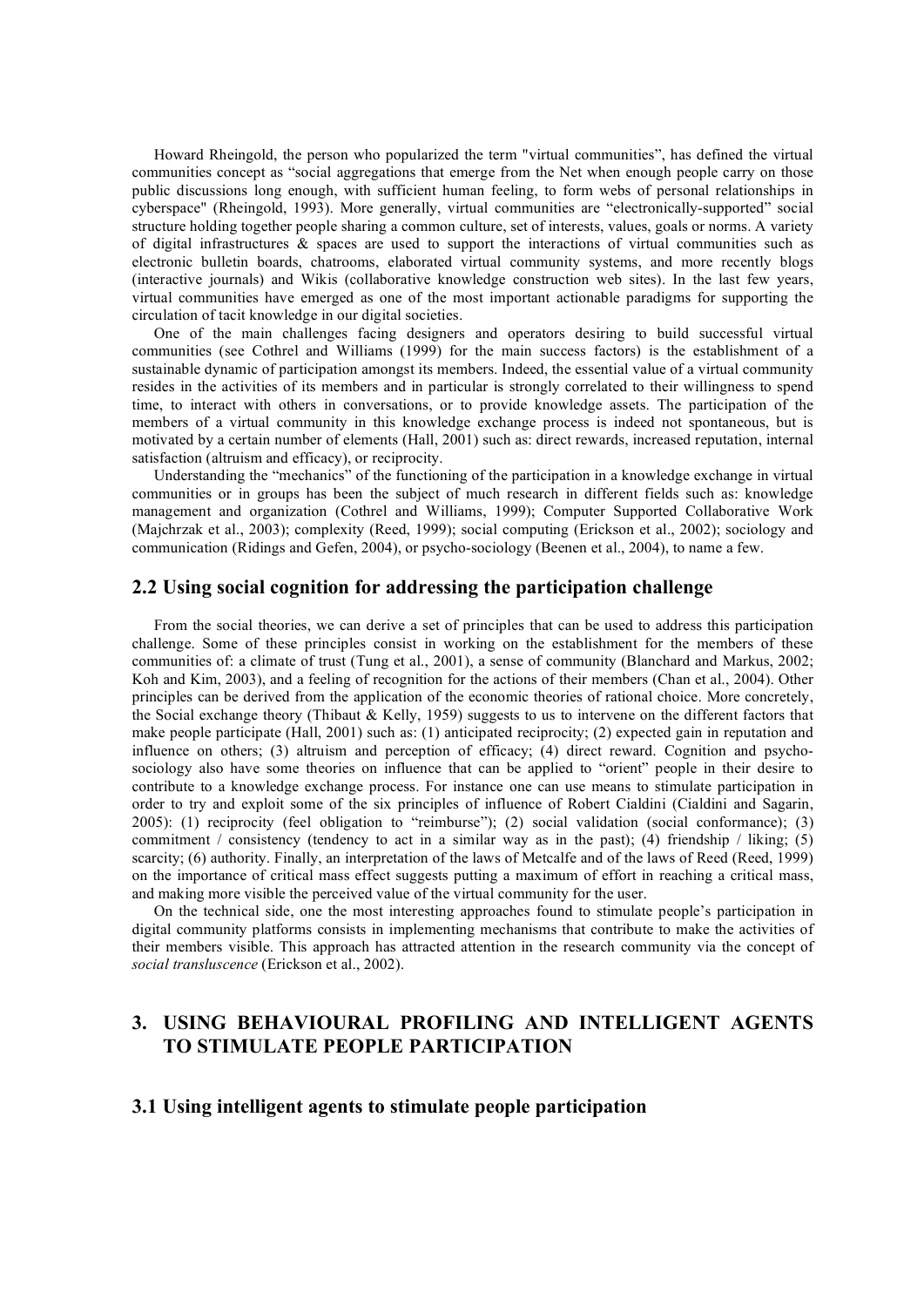However, the operationalisation of the principles for stimulating participation is not without difficulties and requires an important level of expertise, effort and time from the community organizer. The approach we would like to present in this paper relies on the use of artificial agents aware of the social cognition theories of participation. Practically this approach relies on two components: (1) the automatic construction of a behavioral profile of each member related to his knowledge exchange activity. (2) The generation of agent interventions (based on the behavioral characteristics of the member) that are the most likely to stimulate the participation of this member.

Practically the construction of this profile results from the observation of the actions of the user and the application of a set of heuristics helping to determine the participatory profile. The different actions that are captured and intervene in the determination of the participation profile include events such as: entering digital spaces, posting files, posting messages in bulletin boards, answering to messages, etc. (see (Angehrn, 2004) for a more detailed description). The different behavioral patterns to which a particular user can be categorized include: the level of involvement (is he often present?) and the nature of his contributions (is he only a lurker? Is he a contributor of knowledge assets? Does he participate in the discussions? Does he initiate discussions? etc.). Example of heuristics rules include: a user that has not connected to the system in the last month can be considered as inactive. A user that posts in discussion at least one time a week is committed in exchanging his knowledge. A user that has posted in the last three months at least a document is an active knowledge contributor. Of course, other types of behavioral profile information that can also be used by agents to stimulate people's participation in knowledge exchange such as: the personality traits, the cognitive style, cognitive traits (Kinshuk and Lin, 2004) and the attention state.

### **3.2 The importance of the behavioral profile to direct agent intervention**

We would like now to illustrate with some examples how the effectiveness of the agent interventions described above depends greatly on the exploitation of the level and the nature of user's participation.

Amongst others, Everett Rogers' (1995) theory of innovation diffusion states that people do not adopt straightaway a new attitude but go through a series of phases of adoption (awareness, interest, trial, and adoption). The agent therefore needs to know about the current participatory level of the user (e.g. is the member already familiar with some of the knowledge exchange practices or is he totally unaware?) when selecting the most effective intervention, in order to avoid interventions that are too primitive, or on the contrary too far from the reach of a particular user. For instance it would be useless to invite a member of a community to share some knowledge assets with others if this member has shown in the past very little disposition to participate in an interaction. On the other hand, it may be useful to inform this member of the benefits people acquire when they interact more with others in order to make him familiar with the concept.

Similarly this theory of innovation diffusion distinguishes different categories of people (from the innovator to the laggards) with regard to their attitude towards innovation. For instance the innovators are principally driven in their action by their curiosity whereas the late adopters are very sensitive to social pressure and change their practices once they realize that they are isolated in their behaviors. An intervention that is likely to have the most effect on an innovator (identified as such by observing his behavior) will be one that emphasizes novelty, whereas the intervention that will have the most effect on a late adopter will be one that emphasizes the social conformance ("everybody does it that way").

The information about the level and nature of people participation also appears important to direct agent interventions based on the participation theories mentioned previously (knowledge management, psychosociology, etc.). For instance it can be used in interventions aimed at increasing the climate of trust, the sense belonging, the feeling of recognition, and at putting of social pressure and enforcing commitment.

## **4. CONCLUSION**

The approach that we have presented in this paper can be considered as relatively unexplored, and few designs or implementation have been proposed yet. Thaiupathump, Bourne, & Campbell (1999) have experimented with agents for online learning automating the work of human facilitators. These agents monitor the students' activities and stimulate the students to complete their work. Kinshuk and Lin (2004) propose to use agents in the context of learning communities to "support the cognitive processes of web